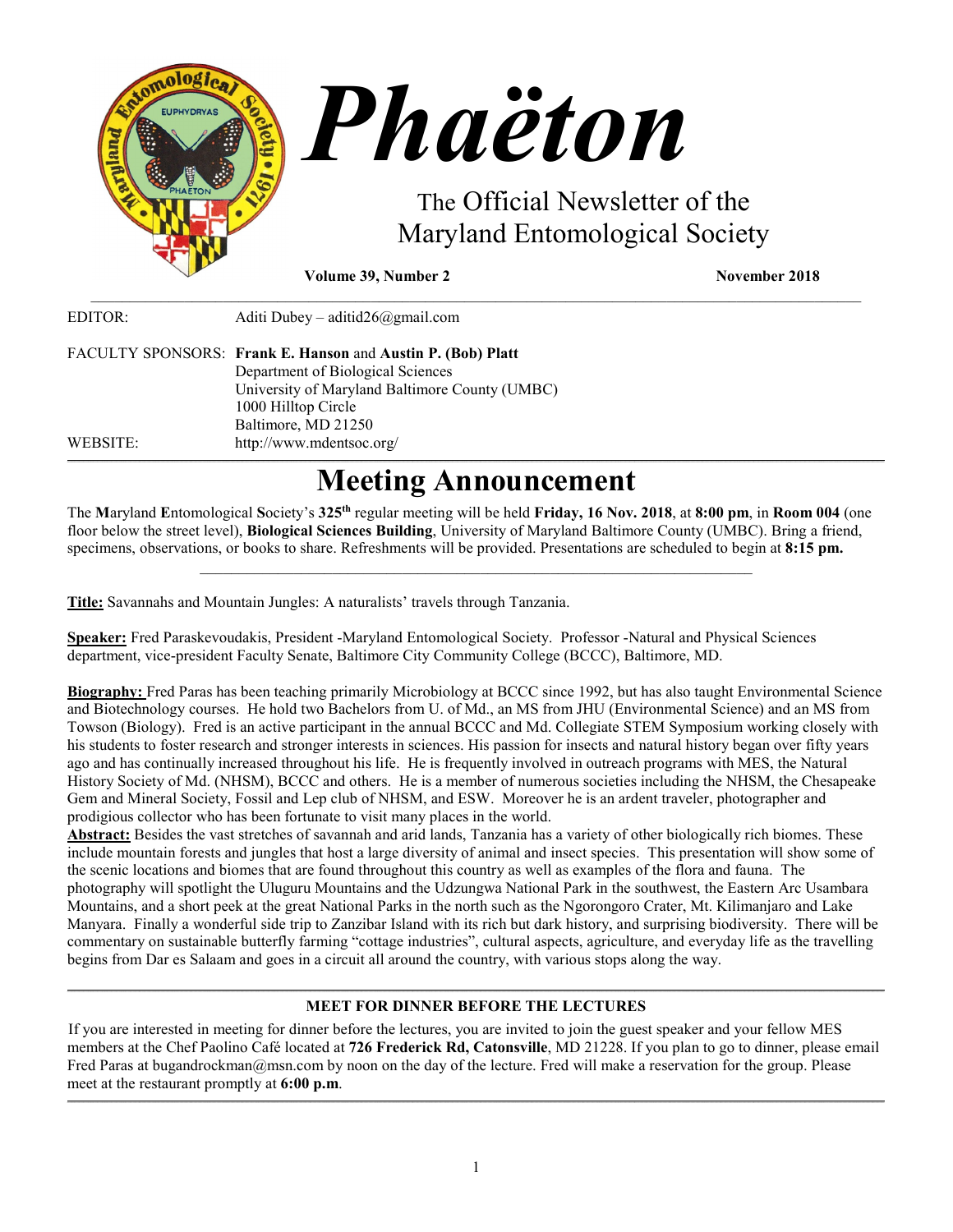#### **\_\_\_\_\_\_\_\_\_\_\_\_\_\_\_\_\_\_\_\_\_\_\_\_\_\_\_\_\_\_\_\_\_\_\_\_\_\_\_\_\_\_\_\_\_\_\_\_\_\_\_\_\_\_\_\_\_\_\_\_\_\_\_\_\_\_\_\_\_\_\_\_\_\_\_\_\_\_\_\_\_\_\_\_\_\_\_\_\_\_\_\_\_\_\_\_\_\_\_\_\_\_\_\_\_\_\_\_\_\_\_\_\_\_\_\_\_\_\_\_\_\_\_\_\_\_\_\_\_\_\_\_\_\_\_\_\_\_\_\_\_\_\_\_\_\_\_\_\_\_\_\_\_\_\_\_\_\_\_\_\_\_\_\_\_\_\_\_ HONORING MEMBER DONORS**

MES wishes to honor the following members who made charitable donations along with their recent membership renewals. These donations help with the printing and mailing of *The Maryland Entomologist*.

> Harold J. Harlan George H. Harman Janet A. Lydon & Timothy W. Thompson Kyle E. Rambo Eugene J. Scarpulla & Marcia R. Watson Andrew Sharp Jeffrey W. Shultz David R. Smith & C. Lackman-Smith M. Alma Solis & Jason P. W. Hall

#### **\*\*\*DON'T FORGET TO RENEW\*\*\* \*\*\*IT'S MEMBERSHIP RENEWAL TIME\*\*\* OCT 2018 – SEP 2019 MEMBERSHIP YEAR**

Membership renewal forms were inserted in the front of the September 2018 issue of *The Maryland Entomologist*. If the date on your address label reads 2018, it is time for you to renew for the "October 2018 – September 2019" membership year. Please check that your contact information is correct and return the form along with your check (made out to Maryland Entomological Society) to: **Edgar A. Cohen, Jr.** (MES Treasurer), 5454 Marsh Hawk Way, Columbia, MD 21045.

#### **USDA LOOKING FOR VOLUNTEER TO DIGITIZE HISTORICAL CARD CATALOG**

The Systematic Entomology Laboratory (USDA ARS) is seeking volunteers to digitize a historical card catalog of scale insect (Hemiptera: Coccomorpha) host association and geographic records for the Smithsonian National Entomological Collections. Records will be snap-scanned into pdf documents and converted to readable text, so they can be deposited online in a searchable format. The project will be completed at the Beltsville Agricultural Research Center in Beltsville, Maryland.

Interested volunteers can contact Dr. Scott Schneider at [scott.schneider@ars.usda.gov](mailto:scott.schneider@ars.usda.gov) for more information.

#### **OCTOBER 2018 LECTURE SUMMARY**

**Speaker: Michael Turell, Ph.D., Principal Investigator, United States Army Medical Research Institute for Infectious Diseases (Retired)**

#### **Title: "Global Climate Change and what History tells us about the Risk of New Vector-Borne Pathogens being introduced into the United States"**

Dr. Turell began his talk with a description of various insectborne diseases and their morbidity/mortality in human populations, and presented many illustrative slides.

One such slide portrayed the increased morbidity and mortality to humans and animals of some vector-borne pathogens. In order of decreasing severity, they are:

- Hemorrhagic fever yellow fever, Rift Valley fever, Crimean-Congo hemorrhagic fever
- Encephalitis Eastern equine encephalitis, West Nile virus, tick-borne encephalitis, La Crosse encephalitis
- Fevers dengue fever, sandfly fever

The speaker discussed the virus load in different animal reservoirs of zoonotic disease and resultant transmissibility. He cited Eastern equine encephalitis, which exists in a high viral load in birds. Horses and humans have a lower viral load; therefore, transmission between and among equines and humans is less likely and they are considered dead-end hosts.

Dr. Turell presented data and interesting details about the history of some vector-borne diseases in the United States:

- In 1780, in Philadelphia, there was a "bilious fever", possibly dengue fever, described by Dr. Benjamin Rush, a respected physician of the time.
- Dr. Albert Sabin, developer of the oral polio vaccine, studied dengue fever during World War II.
- He showed a map of the U.S. in the 1850's, illustrating how common malaria was in the South at that time.
- An 1870 map showed malaria to be a major cause of death in the U.S.
- During the Civil War, there were 1.3 million cases of malaria in soldiers.
- Yellow fever was a significant cause of death in the early 1800's in Boston, New York, Philadelphia, and Baltimore.
- In 1793, 10% of the population of Philadelphia died from yellow fever.
- In Barcelona, Spain in 1821, there were more than 20,000 deaths (about 10% of that city's population) from yellow fever. That number was larger than the population of any U.S. city of that time.

Dr. Turell discussed the effect of improved socio-economic conditions on the incidence of mosquito-borne disease in the United States over the past 75 to 100 years. The introduction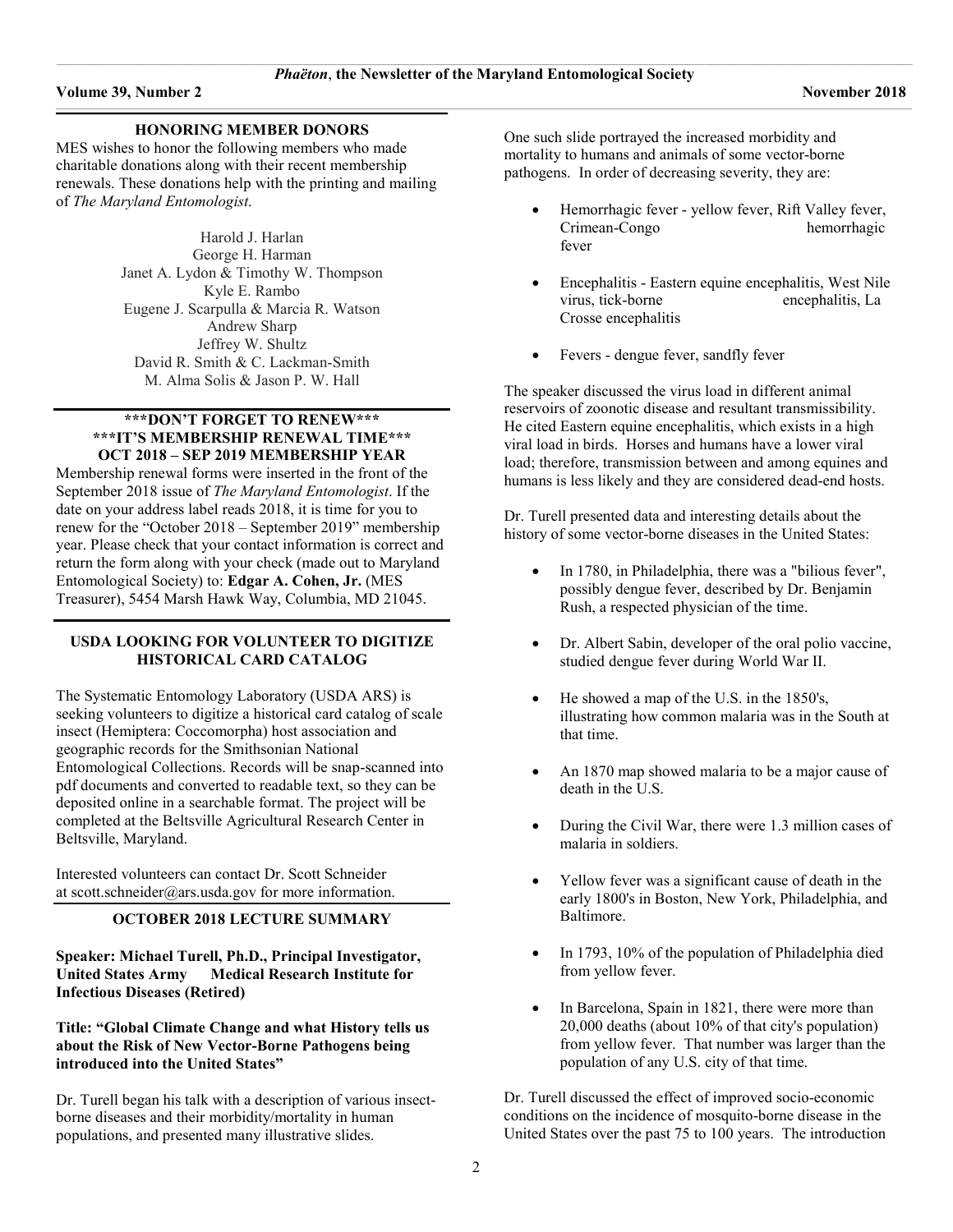#### **Volume 39, Number 2 November 2018**

 $\_$  , and the set of the set of the set of the set of the set of the set of the set of the set of the set of the set of the set of the set of the set of the set of the set of the set of the set of the set of the set of th and increased use of television and air conditioning in the United States made it desirable for humans to remain indoors, resulting in less exposure to biting mosquitoes. He also discussed the positive effects of sanitation improvements. In colonial times, malaria occurred as far north as Maine and southern Canada. Ships bearing open barrels of drinking water and traveling from the tropics to those more northerly ports provided habitat and transport for malaria-carrying mosquitoes. On shore, open cisterns and sewers, and availability of human hosts, enabled mosquito populations to sustain themselves until the onset of winter.

Incidence reduction of anthroponotic mosquito-borne diseases (requiring a human host), such as malaria, dengue fever, Chikungunya virus, zika virus, and Wucherian filariasis can be accomplished by reducing the mosquito population or reducing mosquito-human contact.

Zoonotic diseases (those infecting humans and other vertebrates) such as West Nile virus, Rift Valley fever, and the encephalitses (Eastern equine, St. Louis, Venezuelan equine, Japanese and La Crosse), are less amenable to incidence reduction, particularly for diseases infecting non-sheltered animals.

The speaker discussed human immunological response and resultant population resistance to mosquito-borne viruses and cited the 2014 outbreak of Chikungunya. As the population immunity increased over time, the disease incidence decreased.

Dr. Turell discussed the risk of new pathogens being imported into the U.S. As already mentioned, improved socioeconomic conditions will reduce the mosquito-human contact necessary for the transmission of anthroponotic pathogens. Zoonotic disease, especially in animals not sheltered from mosquitoes, is of greater concern. He cited the example of Rift Valley fever, which affects domestic ungulates. It causes a dengue-like illness with a 1% fatality rate. In young animals, the fatality rate is much higher, and in pregnant animals, it kills the fetus, producing significant economic effects for the owner/farmer/rancher.

He concluded with delineating four steps necessary for protecting human populations:

- Mosquito control programs
- Public education (elimination of standing water mosquito breeding sites around habitations)
- Knowledge of which mosquito species to prioritize for control

**\_\_\_\_\_\_\_\_\_\_\_\_\_\_\_\_\_\_\_\_\_\_\_\_\_\_\_\_\_\_\_\_\_\_\_\_\_\_\_\_\_\_\_\_\_\_\_\_\_\_\_\_\_\_\_\_\_\_\_\_\_\_\_\_\_\_\_\_\_\_\_\_\_\_\_\_\_\_\_\_\_\_\_\_\_\_\_\_\_\_\_\_\_\_\_\_\_\_\_\_\_\_\_\_\_\_\_\_\_\_\_\_\_\_\_\_\_\_\_\_\_\_\_\_\_\_\_\_\_\_\_\_\_\_\_\_\_\_\_\_\_\_\_\_\_\_\_\_\_\_\_\_\_\_\_\_\_\_\_\_\_\_\_\_\_\_\_\_**

Better disease diagnostics

#### **OCTOBER 2018 MEETING MINUTES**

The meeting commenced on October 19, 2018 at 8:20 PM with a welcome by President Fred Paraskevoudakis. Eleven members and at least fifteen guests (not all signed the log) were present.

In attendance were Gloria and Warren Smith, wife and son respectively, of the late Richard (Dick) Smith, Jr. Dick was the Secretary of the Maryland Entomological Society at the time of his death and was also a long time member of the Society. President Paras presented to the Smith family a memorial plaque commissioned by the Society, in recognition of Dick's lengthy service to the organization and to the field of lepidopterology. The plaque bears a reproduction of a photograph of Dick Smith taken during one of the Society's field trips. During the presentation, Fred described Dick's activities and expertise. Long time members reminisced about their interactions with Dick, and his contributions to the field. Several members photographed the presentation.

At 8:30 PM, the speaker, Michael Turell, Ph.D. was introduced. An abstract of the talk appeared in the October 2018 *Phaëton*. A summary of his presentation, entitled "Global Climate Change and what History tells us about the Risk of New Vector-Borne Pathogens being introduced into the United States", appears elsewhere in this issue of the *Phaëton*. Dr. Turell preceded his talk with some words of advice to the students of Professor Fred Paras who were in attendance. He encouraged them to pursue something that you love; then you will never 'work' a day in your life. (not an exact quote)

A brief business meeting followed the lecture. Treasurer Ed Cohen reported a balance of \$4,041.64 in the Society's account. He also reported that Gene Scarpulla, editor of *The Maryland Entomologist*, was presenting an invoice for publication and mailing costs of the most recent edition.

Discussion turned to the upcoming publication of the book, *Guide to Venomous and Medically Important Invertebrates,* co-authored by member Harold J. Harlan, Ph.D. The projected publication date is November, 2018. Several members expressed interest in purchasing a copy when it becomes available.

Member and Vice-President Phil Kean displayed the larval forms of the black swallowtail butterfly living among rue growing in his garden.

**\_\_\_\_\_\_\_\_\_\_\_\_\_\_\_\_\_\_\_\_\_\_\_\_\_\_\_\_\_\_\_\_\_\_\_\_\_\_\_\_\_\_\_\_\_\_\_\_\_\_\_\_\_\_\_\_\_\_\_\_\_\_\_\_\_\_\_\_\_\_\_\_\_\_\_\_\_\_\_\_\_\_\_\_\_\_\_\_\_\_\_\_\_\_\_\_\_\_\_\_\_\_\_\_\_\_\_\_\_\_\_\_\_\_\_\_\_\_\_\_\_\_\_\_\_\_\_\_\_\_\_\_\_\_\_\_\_\_\_\_\_\_\_\_\_\_\_\_\_\_\_\_\_\_\_\_\_\_\_\_\_\_\_\_\_\_\_\_**

The meeting adjourned at 10:30 PM.

Submitted – Janet A. Lydon, Secretary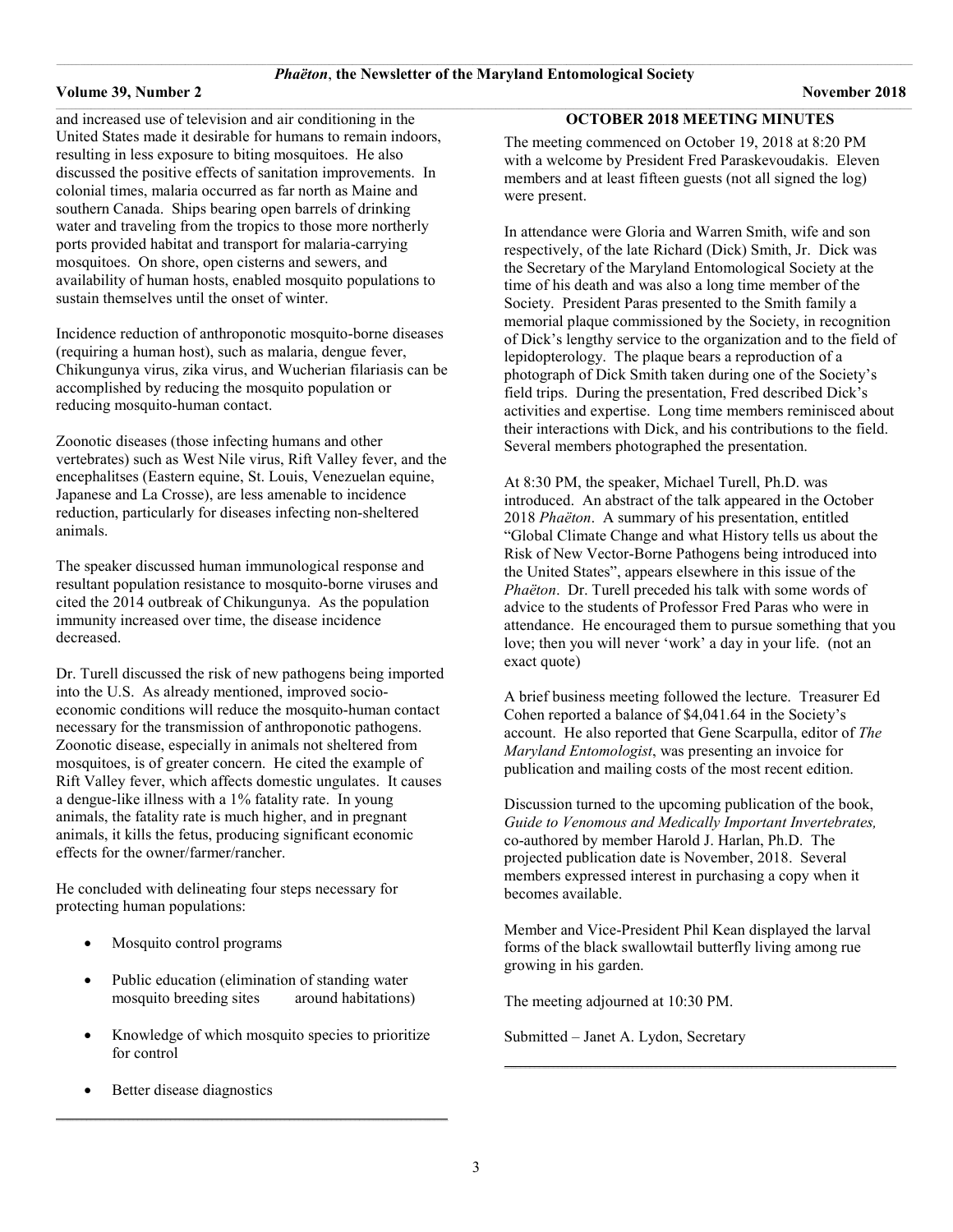#### \_\_\_\_\_\_\_\_\_\_\_\_\_\_\_\_\_\_\_\_\_\_\_\_\_\_\_\_\_\_\_\_\_\_\_\_\_\_\_\_\_\_\_\_\_\_\_\_\_\_\_\_\_\_\_\_\_\_\_\_\_\_\_\_\_\_\_\_\_\_\_\_\_\_\_\_\_\_\_\_\_\_\_\_\_\_\_\_\_\_\_\_\_\_\_\_\_\_\_\_\_\_\_\_\_\_\_\_\_\_\_\_\_\_\_\_\_\_\_\_\_\_\_\_\_\_\_\_\_\_\_\_\_\_\_\_\_\_\_\_\_\_\_\_\_\_\_\_\_\_\_\_\_\_\_\_\_\_\_\_\_\_\_\_\_\_\_\_\_\_\_\_\_\_\_\_\_\_\_\_\_\_\_\_\_\_\_\_\_\_\_\_\_\_\_\_\_\_\_\_\_\_\_\_\_\_\_\_\_\_\_\_\_\_\_\_\_\_\_\_ *Phaëton*, **the Newsletter of the Maryland Entomological Society**

 $\_$  , and the set of the set of the set of the set of the set of the set of the set of the set of the set of the set of the set of the set of the set of the set of the set of the set of the set of the set of the set of th

#### **Volume 39, Number 2 November 2018**

# **ENTOMOLOGICAL SOCIETY OF WASHINGTON PUBLIC MEETING**

#### **Thu, 6 December 2018; 7:00 p.m.**

Topic: TBA Speaker: TBA National Museum of Natural History, Smithsonian Institution, Washington, DC [http://entsocwash.org/.](http://entsocwash.org/)



#### **Central Maryland Beekeepers Association**

Supporting and promoting beekeepers and the viability of honeybees in central Maryland

### **MEMBERS MEETINGS**

**Sar, 1 December, 2019; 6:00 p.m.** Holiday Potluck Dinner

#### **Tue, 8 January, 2019; 7:00 p.m.**

Dr. Deborah Delaney, Entomology Prof. at U Delaware, talks to us about honeybee reproduction.

Members meetings are held at the Oregon Ridge Nature Center, 13555 Beaver Dam Road, Cockeysville, Maryland. Additional information can be found at:

[http://www.centralmarylandbees.org/meetings-3/membership](http://www.centralmarylandbees.org/meetings-3/membership-meeting-schedule/)[meeting-schedule/.](http://www.centralmarylandbees.org/meetings-3/membership-meeting-schedule/)

## **2018 ALL BUGS GOOD AND BAD WEBINAR SERIES**

This webinar series discusses troublesome insects such as invasive ants, landscape, vegetable and household pests, as well as beneficial insects such as native pollinators. Webinars are held on the first Friday of every month at 2PM EST.

#### **Fri, 1 December 2018; 2:00 p.m.**

Topic: Pantry Pests Speaker: Dan Suiter, UGA Extension

Information about upcoming webinars and archives of previous recordings can be found at [http://articles.extension.org/pages/74590/2018-all-bugs-good](http://articles.extension.org/pages/74590/2018-all-bugs-good-and-bad-webinar-series)[and-bad-webinar-series.](http://articles.extension.org/pages/74590/2018-all-bugs-good-and-bad-webinar-series)**\_** 

# **2018 ADVANCED LANDSCAPE IPM PHC SHORT COURSE**

#### **Mon-Thurs, 7-10, January 2018 Entomology Department, Plant Sciences Building, University of Maryland, College Park, MD**

The annual Advanced Landscape IPM PHC Short Course is a recertification short course for arborists, landscape supervisors, IPM monitors, advanced gardeners, and others responsible for urban plant management.

Each day, the course will include a lecture from 8:00 am to 3:00 pm and an optional lab from 3.30 pm to 5.30 pm.

To find additional information and register, visit

<http://landscapeipmphc.weebly.com/>

#### **\_\_\_\_\_\_\_\_\_\_\_\_\_\_\_\_\_\_\_\_\_\_\_\_\_\_\_\_\_\_\_\_\_\_\_\_\_\_\_\_\_\_\_\_\_\_\_\_\_\_\_\_\_\_\_\_\_\_\_\_\_\_\_\_\_\_\_\_\_\_\_\_\_\_\_\_\_\_\_\_\_\_\_\_\_\_\_\_\_\_\_\_\_\_\_\_\_\_\_\_\_\_\_\_\_\_\_\_\_\_\_\_\_\_\_\_\_\_\_\_\_\_\_\_\_\_\_\_\_\_\_\_\_\_\_\_\_\_\_\_\_\_\_\_\_\_\_\_\_\_\_\_\_\_\_\_\_\_\_\_\_\_\_\_\_\_\_\_ 30TH USDA INTERAGENCY RESEARCH FORUM ON INVASIVE SPECIES**

**Tue-Fri, 8-11 February 2018 The Hotel Annapolis 126 West Street, Annapolis, MD.** 

Keynote Speakers -- Wednesday Morning

Alain Roques, INRA, Orleans, France, Emerging species and new tools to forecast future insect invasions

Jeanne Romero-Severson, Notre Dame University, Ready fire aim: millions for technology, no impact on forest health

General Session Topics -- Wednesday-Friday

• How Urban Forest Conditions Predict and Promote Invasive Species?

• Spotted Lanternfly update

• Gypsy moth: recent findings in gypsy moth population ecology

• The socio-economic component of invasion biology In addition to the General Sessions, this year's program will include several invited and offered presentations on topics that are relevant to the issue of non-native invasive species:

- Non-native forest pest invasion hotspots
- The emergence of beech leaf disease in Ohio: Probing the plant microbiome in search of the cause
- International Symbiosis: How YOU can benefit from
- collaborative research on emerging forest pests
- EPPO activities on sentinel trees
- Balsam woolly adelgid in relic Canaan fir stands
- Successful Biological Control of Winter Moth
- Using the biology and behavior of the Asian longhorned
- beetle to help eradicate populations in the U.S
- Efforts to obtain parasitoids for the biological control of the species in the *Euwallacea fornicatus* species complex

Additional information can be found at:

[https://www.nrs.fs.fed.us/disturbance/invasive\\_species/interag](https://www.nrs.fs.fed.us/disturbance/invasive_species/interagency_forum/) [ency\\_forum/](https://www.nrs.fs.fed.us/disturbance/invasive_species/interagency_forum/) **\_\_\_\_\_\_\_\_\_\_\_\_\_\_\_\_\_\_\_\_\_\_\_\_\_\_\_\_\_\_\_\_\_\_\_\_\_\_\_\_\_\_\_\_\_\_\_\_\_\_\_\_\_\_\_\_\_\_\_\_\_\_\_\_\_\_\_\_\_\_\_\_\_\_\_\_\_\_\_\_\_\_\_\_\_\_\_\_\_\_\_\_\_\_\_\_\_\_\_\_\_\_\_\_\_\_\_\_\_\_\_\_\_\_\_\_\_\_\_\_\_\_\_\_\_\_\_\_\_\_\_\_\_\_\_\_\_\_\_\_\_\_\_\_\_\_\_\_\_\_\_\_\_\_\_\_\_\_\_\_\_\_\_\_\_\_\_\_**

#### **UNIVERSITY OF MARYLAND DEPARTMENT OF ENTOMOLOGY COLLOQUIA**

#### **Fri, 16 November 2018, 12:00 p.m.**

#### **"Vive la Resistance: Evidence that Multidrug Resistance is an Ancient Stem Cell Trait'"**

Michael Markstein, Ph.D. (Assistant Professor, Biology Department of Entomology, UMass Amhertst)

#### **Fri, 30 November 2018, 12:00 p.m.**

### **"Novel Plant-Insect Associations: Implications of the Lack of Coevolution"**

Alina Avanesyan, Ph.D. (Postdoctoral Research Associate, Lamp Lab, UMD Department of Entomology)

#### **Fri, 2 November 2018, 12:00 p.m.**

**"Chemical Ecology in Pest Management, a Holistic**